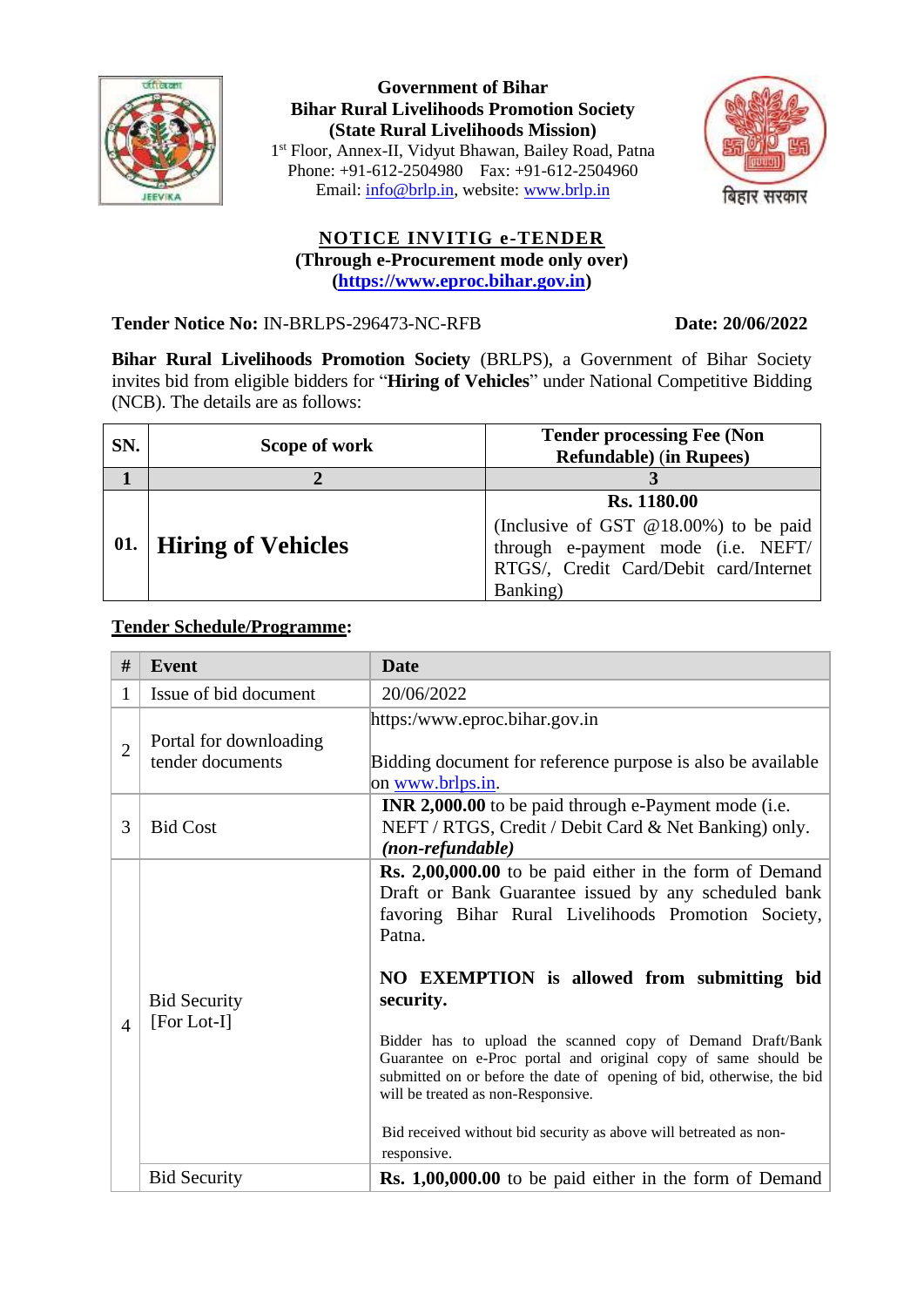|   | $(For Lot-II)$                                 | Draft or Bank Guarantee issued by any scheduled bank<br>favoring Bihar Rural Livelihoods Promotion Society,<br>Patna.                                                                                                                       |
|---|------------------------------------------------|---------------------------------------------------------------------------------------------------------------------------------------------------------------------------------------------------------------------------------------------|
|   |                                                | NO EXEMPTION is allowed from submitting bid<br>security.                                                                                                                                                                                    |
|   |                                                | Bidder has to upload the scanned copy of Demand Draft/Bank<br>Guarantee on e-Proc portal and original copy of same should be<br>submitted on or before the date of opening of bid, otherwise, the bid<br>will be treated as non-Responsive. |
| 5 | Last date for submission of<br>pre-bid queries | 03/07/2099                                                                                                                                                                                                                                  |
| 6 | Pre-bid conference                             | 04/07/2022 at 04:00 PM                                                                                                                                                                                                                      |
| 7 | Last date of bid submission                    | 19/07/2022 till 04:00 PM                                                                                                                                                                                                                    |
| 8 | Date/Time for opening of<br><b>Bids</b>        | 19/07/2022 at 04:30 PM                                                                                                                                                                                                                      |
| 9 | Contact person/Nodal<br>Officer for queries    | Dr. Santosh                                                                                                                                                                                                                                 |
|   |                                                | (Procurement Specialist)                                                                                                                                                                                                                    |
|   |                                                | Contact No: 0612-2504980 (Extn. 242)                                                                                                                                                                                                        |

- Detailed descriptions of the item and instructions for submitting your offer can be downloaded from e-tender website **[\(https://www.eproc.bihar.gov.in\)](https://www.eproc.bihar.gov.in/)**.
- Tender Processing Fee, Bid Cost amount to be paid through e-Payment mode (i.e. NEFT, Internet Banking, Credit / Debit Card).
- Bids along with necessary online payments (Tender Processing Fee, Bid Cost) must be submitted through e-Procurement portal **[\(https://www.eproc.bihar.gov.in\)](https://www.eproc.bihar.gov.in/)** before the date and time specified in the tender documents.
- The department/Tendering Authority doesn't take any responsibility for the delay / Non Submission of Tender / Non Reconciliation of online Payment caused due to Non availability of Internet Connection, Network Traffic/ Holidays or any other reason."
- The bidders shall submit their eligibility and qualification details, Certificates as mentioned in section etc., in the online standard formats given in e-Procurement web site **[\(https://www.eproc.bihar.gov.in\)](https://www.eproc.bihar.gov.in/)** at the respective stage only.
- The bidders shall upload the scanned copies of all the relevant certificates, documents etc., in support of their eligibility criteria / technical bids and other certificate /documents in the e-Procurement web site **[\(https://www.eproc.bihar.gov.in\)](https://www.eproc.bihar.gov.in/)**.
- The bidder shall digitally sign on the supporting statements, documents, certificates, uploaded by him, owning responsibility for their correctness/authenticity. The bidder shall attach all the required documents for the specific tender after uploading the same during the bid submission as per the tender notice and bid document.
- For support related to e-tendering process, bidders may contact at following address "e-Procurement HELP DESK First Floor, M/22, Bank of India Building, Road No-25, Sri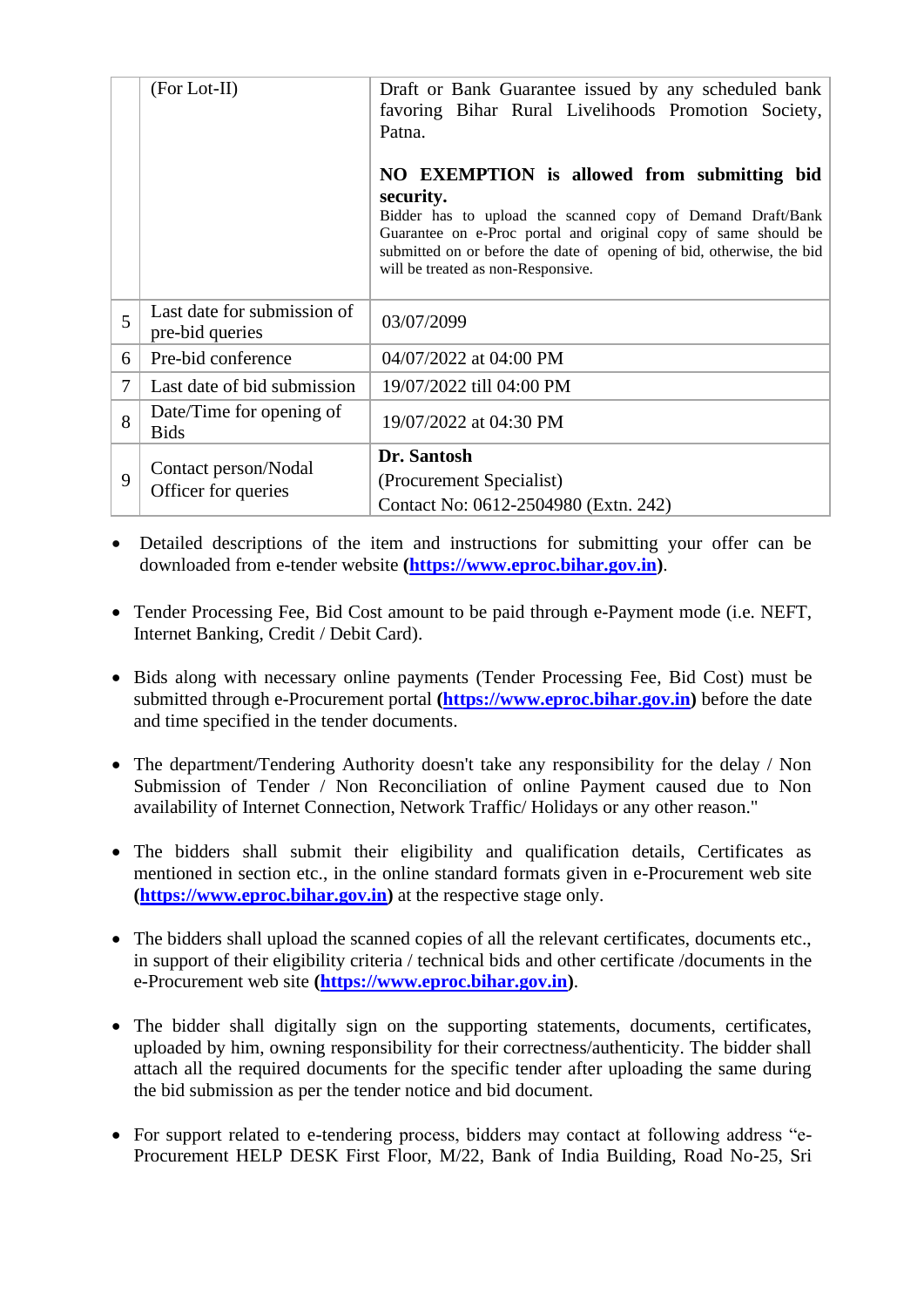Krishna Nagar, Patna- 800001. Ph. No: **0612-2523006**, Mob- **7542028164**" or may visit the link "Vendor Info" at **[\(https://www.eproc.bihar.gov.in\)](https://www.eproc.bihar.gov.in/)**.

• **Corrigendum/ Addendum,** if any, will be published on the departmental website **www.brlp.in** and e-Procurement, Bihar **[https://www.eproc.bihar.gov.in](https://www.eproc.bihar.gov.in/)**.

> **Chief Executive Officer** Bihar Rural Livelihoods Promotion Society